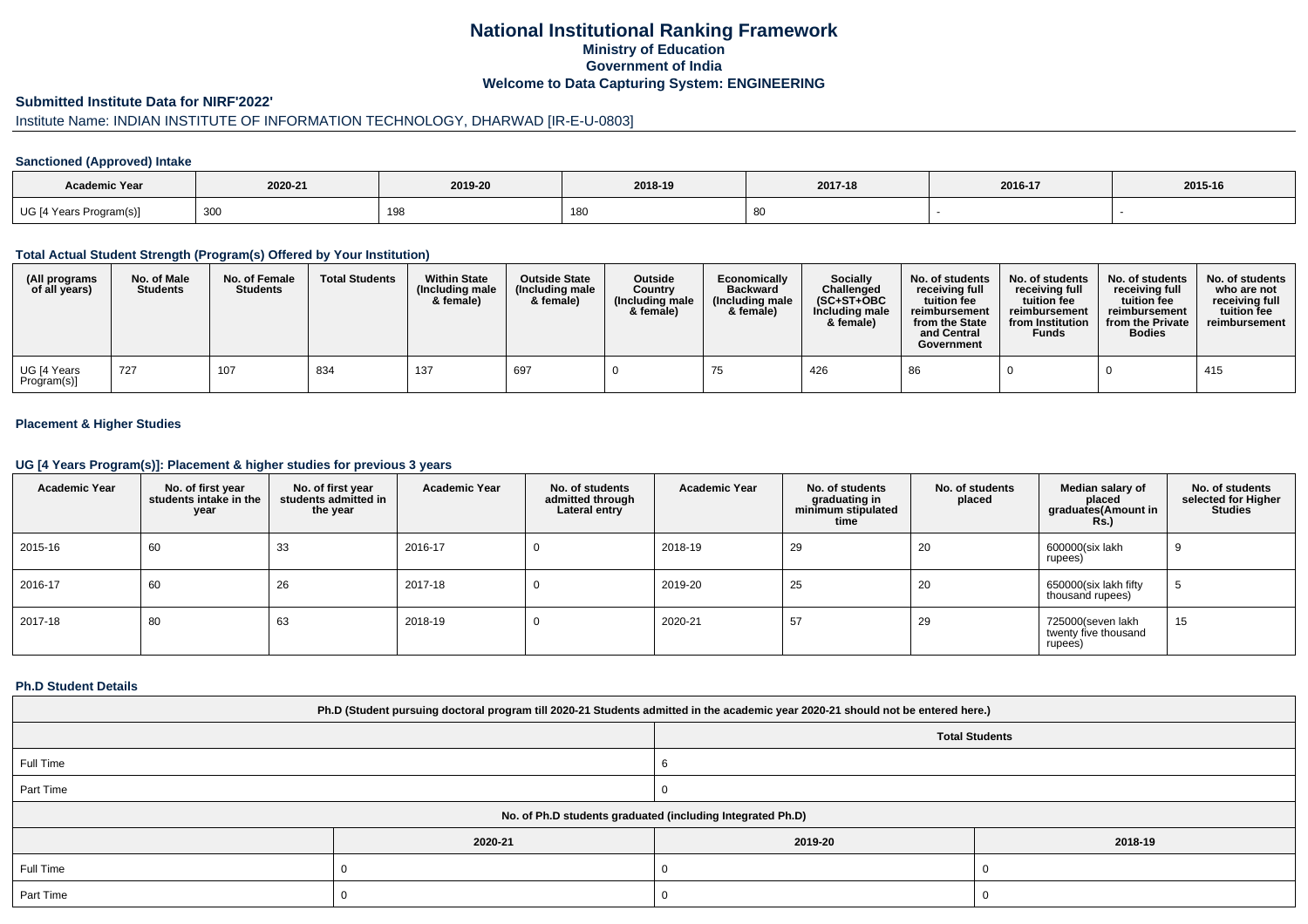### **Financial Resources: Utilised Amount for the Capital expenditure for previous 3 years**

| <b>Academic Year</b>                                                                                                                                                                      | 2020-21                                                                                            | 2019-20                                                                              | 2018-19                                                                                  |  |  |  |  |  |  |
|-------------------------------------------------------------------------------------------------------------------------------------------------------------------------------------------|----------------------------------------------------------------------------------------------------|--------------------------------------------------------------------------------------|------------------------------------------------------------------------------------------|--|--|--|--|--|--|
|                                                                                                                                                                                           | <b>Utilised Amount</b>                                                                             | <b>Utilised Amount</b>                                                               | <b>Utilised Amount</b>                                                                   |  |  |  |  |  |  |
| Annual Capital Expenditure on Academic Activities and Resources (excluding expenditure on buildings)                                                                                      |                                                                                                    |                                                                                      |                                                                                          |  |  |  |  |  |  |
| Library (Books, Journals and e-Resources only)                                                                                                                                            | 6238 (Six thousand two hundred and thirty eight rupees)                                            | 65292 (Sixty five thousand two hundred and ninety two rupees)                        | 511107 (Five lakh eleven thousand one hundred and seven<br>rupees)                       |  |  |  |  |  |  |
| New Equipment and software for Laboratories                                                                                                                                               | 22570366 (Two crores twenty five lakhs seventy thousand<br>three hundred and sixty six rupees)     | 5798806 (Fifty seven lakhs ninety eight thousand eight<br>hundred and six rupees)    | 6757930 (Sixty seven lakhs fifty seven thousand nine hundred<br>and thirty rupees)       |  |  |  |  |  |  |
| <b>Engineering Workshops</b>                                                                                                                                                              | 2098550 (Twenty lakhs ninety eight thousand five hundred and<br>fifty rupees)                      | 1372869 (Thirteen lakhs seventy two thousand eight hundred<br>and sixty nine rupees) | 3977982 (Thirty nine lakhs seventy seven thousand nine<br>hundred and eighty two rupees) |  |  |  |  |  |  |
| Other expenditure on creation of Capital Assets (For setting up<br>classrooms, seminar hall, conference hall, library, Lab, Engg<br>workshops excluding expenditure on Land and Building) | 23288351 (Two crores thirty two lakhs eighty eight thousand<br>three hundred and fifty one rupees) | 5956006 (Fifty nine lakhs fifty six thousand and six rupees)                         | 6067472 (Sixty lakhs sixty seven thousand four hundred and<br>seventy two rupees)        |  |  |  |  |  |  |

## **Financial Resources: Utilised Amount for the Operational expenditure for previous 3 years**

| <b>Academic Year</b>                                                                                                                                                                           | 2020-21<br>2019-20                                                                                |                                                                                                     | 2018-19                                                                                                |  |  |  |  |  |  |
|------------------------------------------------------------------------------------------------------------------------------------------------------------------------------------------------|---------------------------------------------------------------------------------------------------|-----------------------------------------------------------------------------------------------------|--------------------------------------------------------------------------------------------------------|--|--|--|--|--|--|
|                                                                                                                                                                                                | <b>Utilised Amount</b>                                                                            | <b>Utilised Amount</b>                                                                              | <b>Utilised Amount</b>                                                                                 |  |  |  |  |  |  |
| <b>Annual Operational Expenditure</b>                                                                                                                                                          |                                                                                                   |                                                                                                     |                                                                                                        |  |  |  |  |  |  |
| Salaries (Teaching and Non Teaching staff)                                                                                                                                                     | 40012526 (Four crores twelve thousand five hundred and<br>twenty six rupees)                      | 35998566 (Three crores fifty nine lakhs ninety eight thousand<br>five hundred and sixty six rupees) | 27923437 (Two crores seventy nine lakhs twenty three<br>thousand four hundred and thirty seven rupees) |  |  |  |  |  |  |
| Maintenance of Academic Infrastructure or consumables and<br>other running expenditures(excluding maintenance of hostels<br>and allied services, rent of the building, depreciation cost, etc) | 12745342 (One crore twenty seven lakhs forty five thousand<br>three hundred and forty two rupees) | 15399147 (One crore fifty three lakhs ninety nine thousand one<br>hundred and forty seven rupees)   | 9468089 (Ninety four lakhs sixty eight thousand and eighty<br>nine rupees)                             |  |  |  |  |  |  |
| Seminars/Conferences/Workshops                                                                                                                                                                 | 36970 (Thirty six thousand nine hundred and seventy rupees)                                       | 50959 (Fifty thousand nine hundred and fifty nine rupees)                                           | 171304 (One lakh seventy one thousand three hundred and<br>four rupees)                                |  |  |  |  |  |  |

#### **IPR**

| Calendar year            | 2020 | 2019 | 2018 |
|--------------------------|------|------|------|
| No. of Patents Published |      |      |      |
| No. of Patents Granted   |      |      |      |

## **Sponsored Research Details**

| <b>Financial Year</b>                    | 2020-21               | 2019-20 | 2018-19 |
|------------------------------------------|-----------------------|---------|---------|
| Total no. of Sponsored Projects          |                       |         |         |
| Total no. of Funding Agencies            |                       |         |         |
| Total Amount Received (Amount in Rupees) | 6200000               |         |         |
| Amount Received in Words                 | sixty two lakh rupees | Zero    | Zero    |

## **Consultancy Project Details**

| l Year<br>Financia | 2020-2<br>$- - - - -$ | 2019-20 | 2018-19 |
|--------------------|-----------------------|---------|---------|
|--------------------|-----------------------|---------|---------|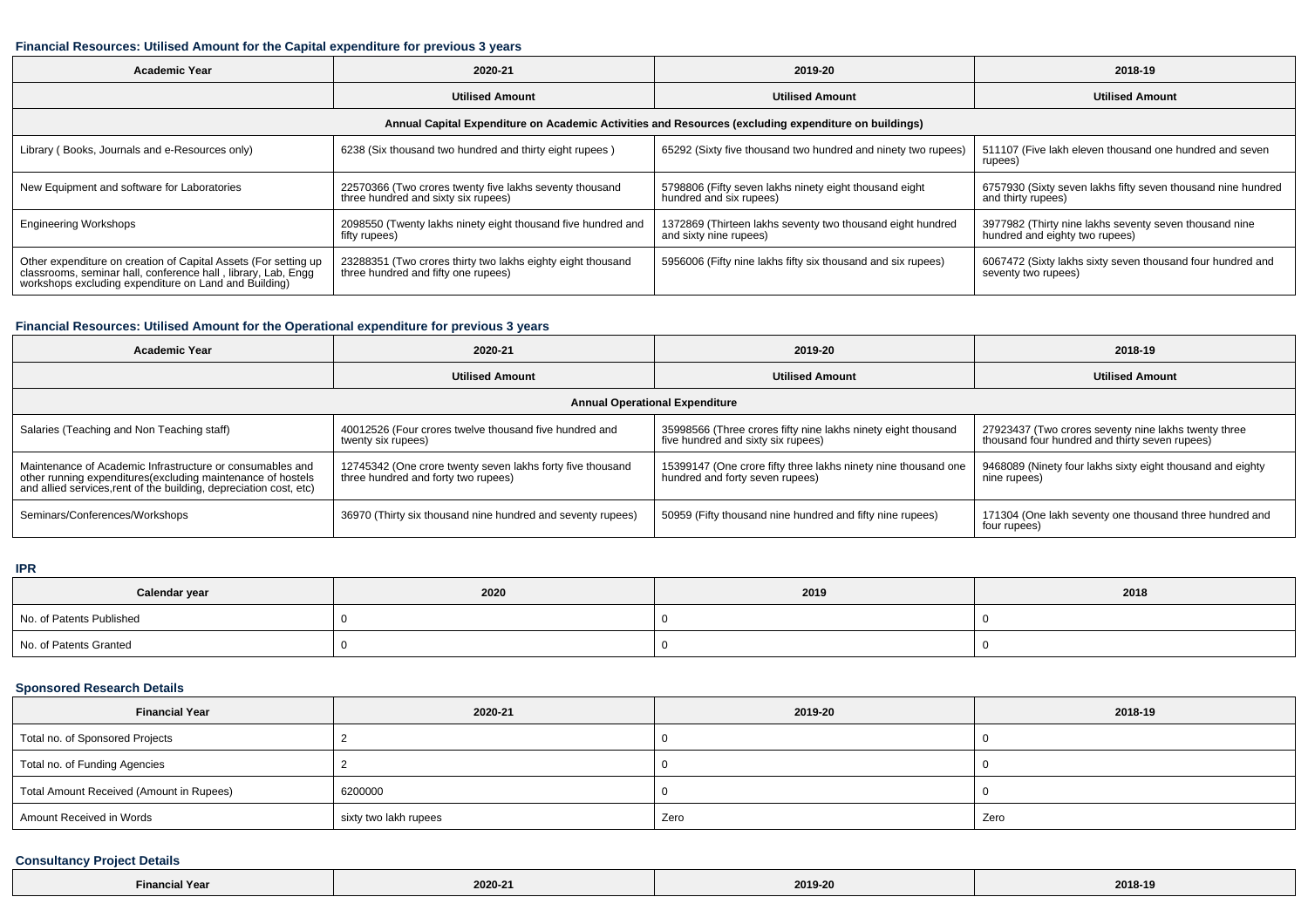| Total no. of Consultancy Projects        |                          |                        |      |
|------------------------------------------|--------------------------|------------------------|------|
| Total no. of Client Organizations        |                          |                        |      |
| Total Amount Received (Amount in Rupees) | 2800000                  | 3200000                |      |
| Amount Received in Words                 | Twenty eight lakh rupees | Thirty two lakh rupees | Zero |

## **PCS Facilities: Facilities of physically challenged students**

| 1. Do your institution buildings have Lifts/Ramps?                                                                                                         | Yes, more than 80% of the buildings |
|------------------------------------------------------------------------------------------------------------------------------------------------------------|-------------------------------------|
| 2. Do your institution have provision for walking aids, including wheelchairs and transportation from one building to another for<br>handicapped students? | Yes                                 |
| 3. Do your institution buildings have specially designed toilets for handicapped students?                                                                 | Yes, more than 80% of the buildings |

### **Faculty Details**

| Srno           | <b>Name</b>                  | Age | Designation                | Gender | Qualification | Experience (In<br>Months) | <b>Currently working</b><br>with institution? | <b>Joining Date</b> | <b>Leaving Date</b>      | <b>Association type</b> |
|----------------|------------------------------|-----|----------------------------|--------|---------------|---------------------------|-----------------------------------------------|---------------------|--------------------------|-------------------------|
|                | Dr Lakshman Mahto            | 36  | <b>Assistant Professor</b> | Male   | Ph.D          | 60                        | Yes                                           | 23-08-2017          | $\overline{\phantom{a}}$ | Regular                 |
| $\overline{2}$ | Dr Jagadish D N              | 43  | <b>Assistant Professor</b> | Male   | Ph.D          | 108                       | Yes                                           | 23-08-2017          | $\sim$                   | Regular                 |
| 3              | Dr Aswath Babu               | 38  | <b>Assistant Professor</b> | Male   | Ph.D          | 70                        | Yes                                           | 23-08-2017          | $\sim$                   | Regular                 |
| 4              | Dr K T Deepak                | 45  | <b>Assistant Professor</b> | Male   | Ph.D          | 180                       | Yes                                           | 30-08-2017          | $\sim$                   | Regular                 |
| 5              | Dr Somen<br>Bhattacharjee    | 38  | <b>Assistant Professor</b> | Male   | Ph.D          | 48                        | Yes                                           | 18-07-2018          | $\sim$                   | Regular                 |
| 6              | Dr Ramesh Athe               | 39  | <b>Assistant Professor</b> | Male   | Ph.D          | 60                        | Yes                                           | 22-07-2019          | $\sim$                   | Regular                 |
| $\overline{7}$ | Dr B Jayalakshmi             | 36  | <b>Assistant Professor</b> | Female | Ph.D          | 96                        | Yes                                           | 26-07-2019          | $\sim$                   | Regular                 |
| 8              | Dr Sunil Saumya              | 31  | <b>Assistant Professor</b> | Male   | Ph.D          | 24                        | Yes                                           | 29-07-2019          | $\sim$                   | Regular                 |
| 9              | Dr Malay Kumar               | 33  | <b>Assistant Professor</b> | Male   | Ph.D          | 36                        | Yes                                           | 01-08-2019          | $\sim$                   | Regular                 |
| 10             | Dr Pavan Kumar C             | 32  | <b>Assistant Professor</b> | Male   | Ph.D          | 48                        | Yes                                           | 08-08-2019          | $\sim$                   | Regular                 |
| 11             | Dr Rajendra Hegadi           | 54  | Associate Professor        | Male   | Ph.D          | 348                       | Yes                                           | 08-08-2016          | $\sim$                   | Adhoc / Contractual     |
| 12             | Dr Rajesh N S                | 33  | <b>Assistant Professor</b> | Male   | Ph.D          | 48                        | Yes                                           | 17-12-2020          | $\sim$                   | Adhoc / Contractual     |
| 13             | Dr Uma Sheshadri             | 55  | Professor                  | Female | Ph.D          | 300                       | Yes                                           | 05-08-2019          | $\sim$                   | Adhoc / Contractual     |
| 14             | Ms Aunshree Kini             | 41  | <b>Assistant Professor</b> | Female | <b>MBA</b>    | 96                        | Yes                                           | 14-12-2020          | $\sim$                   | Adhoc / Contractual     |
| 15             | Dr Rashmi Agrawal            | 33  | <b>Assistant Professor</b> | Female | Ph.D          | 48                        | Yes                                           | 18-07-2019          | $\sim$                   | Regular                 |
| 16             | Dr Manjunath K<br>Vanahalli  | 33  | <b>Assistant Professor</b> | Male   | Ph.D          | 108                       | Yes                                           | 21-12-2020          | $\sim$                   | Regular                 |
| 17             | Dr Prakash Pawar             | 33  | <b>Assistant Professor</b> | Male   | Ph.D          | 72                        | Yes                                           | 28-12-2020          | $\sim$                   | Regular                 |
| 18             | Dr Anand P Barangi           | 29  | <b>Assistant Professor</b> | Male   | Ph.D          | 18                        | Yes                                           | 01-01-2021          | $\sim$                   | Regular                 |
| 19             | Dr Manjusha C B              | 29  | <b>Assistant Professor</b> | Female | Ph.D          | 64                        | Yes                                           | 11-01-2021          | $\sim$                   | Adhoc / Contractual     |
| 20             | Dr Utkarsh Mahadeo<br>Khaire | 29  | <b>Assistant Professor</b> | Male   | Ph.D          | 60                        | Yes                                           | 18-01-2021          | $\overline{\phantom{a}}$ | Regular                 |